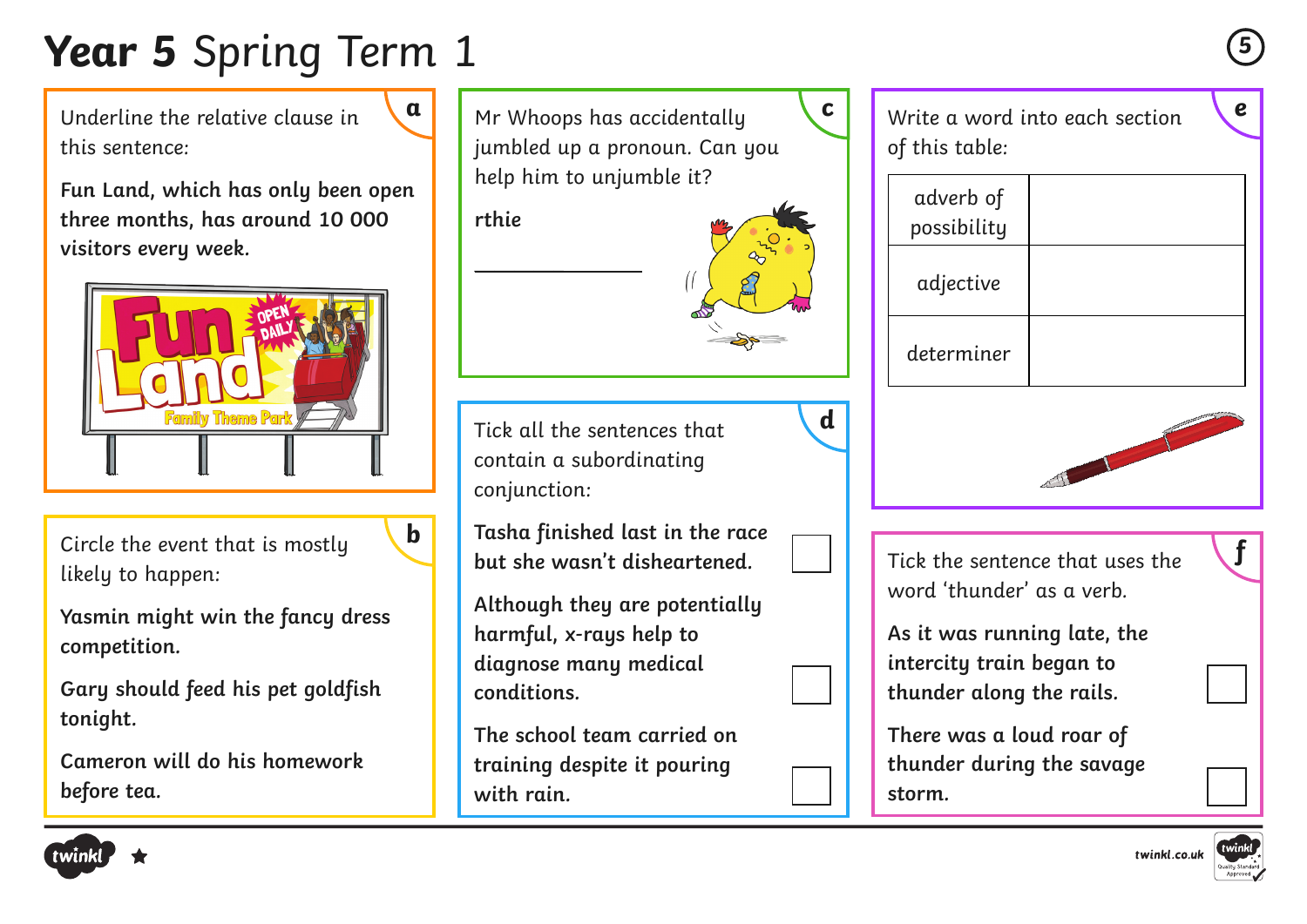# **Year 5** Spring Term 1 **Answers**

Underline the relative clause in this sentence:

**Fun Land, which has only been open three months, has around 10 000 visitors every week.** 



Circle the event that is mostly likely to happen:

Yasmin might win the fancy dress competition.

Gary should feed his pet goldfish tonight.

**Cameron will do his homework before tea.** 



of this table:

| adverb of<br>possibility |  |
|--------------------------|--|
| adjective                |  |
| determiner               |  |

**Accept any adverbs of possibility, adjectives and determiners in the correct sections of the table.**

Tick the sentence that uses the word 'thunder' as a verb.

**As it was running late, the intercity train began to thunder along the rails.**

**There was a loud roar of thunder during the savage storm.**







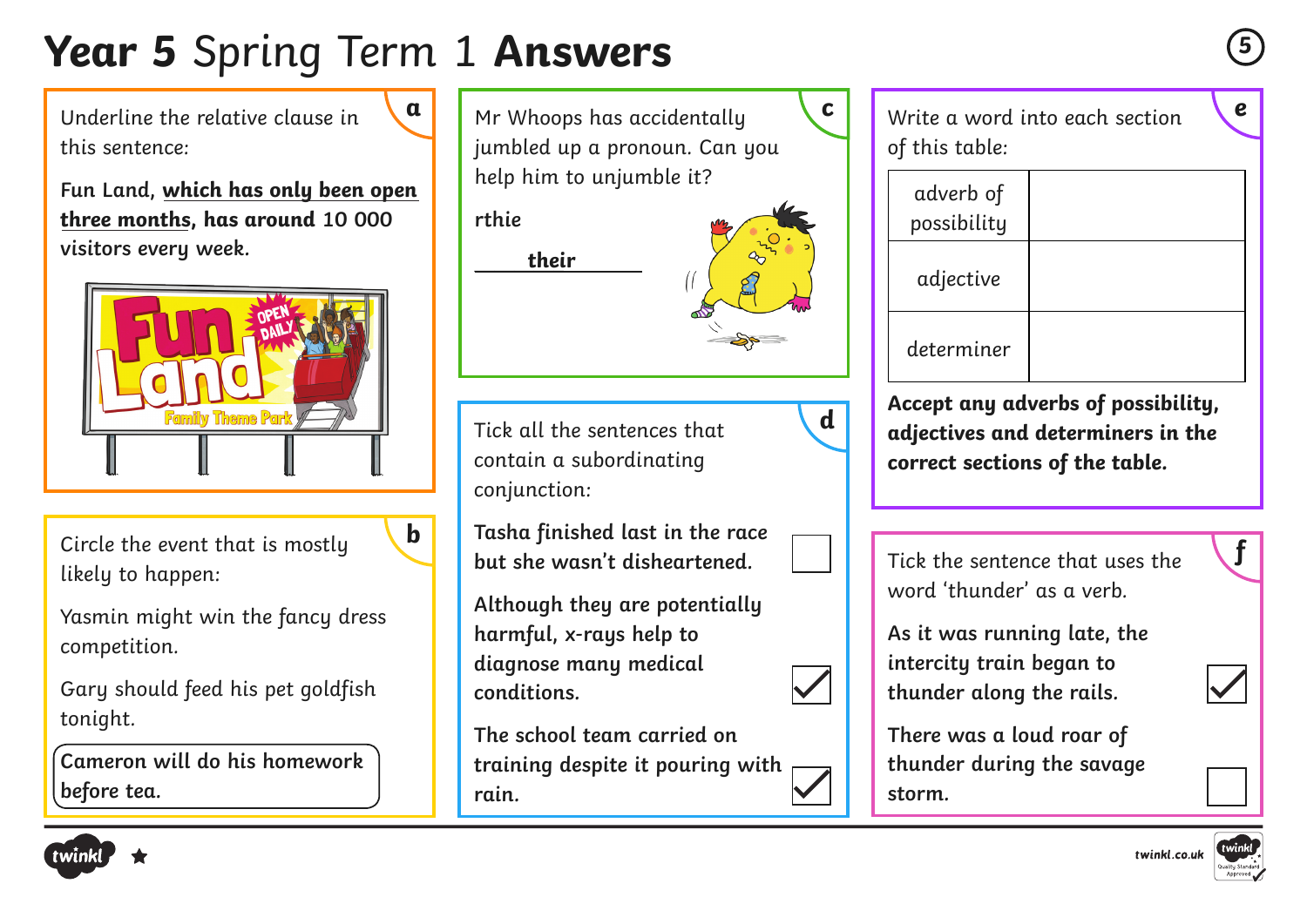# **Year 5** Spring Term 1 **<sup>5</sup>**

Add commas in the correct places in this sentence and underline the relative pronoun:

**Fun Land which has only been open three months has around 10 000 visitors every week.**



Circle the modal verbs in these sentences:

**Yasmin might win the fancy dress competition.**

**Gary should feed his pet goldfish tonight.**

**Cameron will do his homework before tea.** 



**rthie**

**mih**



**d**

Write the subordinating conjunction that fits best into each sentence: **h** each sentence: Thunder' can be used as a verb

 **they are potentially harmful, x-rays help to diagnose many medical conditions.** 

**The school team carried on training it pouring with rain.**  Write two words into each section of this table:

| adverbs of<br>possibility |  |
|---------------------------|--|
| adjectives                |  |
| determiners               |  |

and a noun. Write a sentence where 'thunder' is used as a noun.





twinkl.co.uk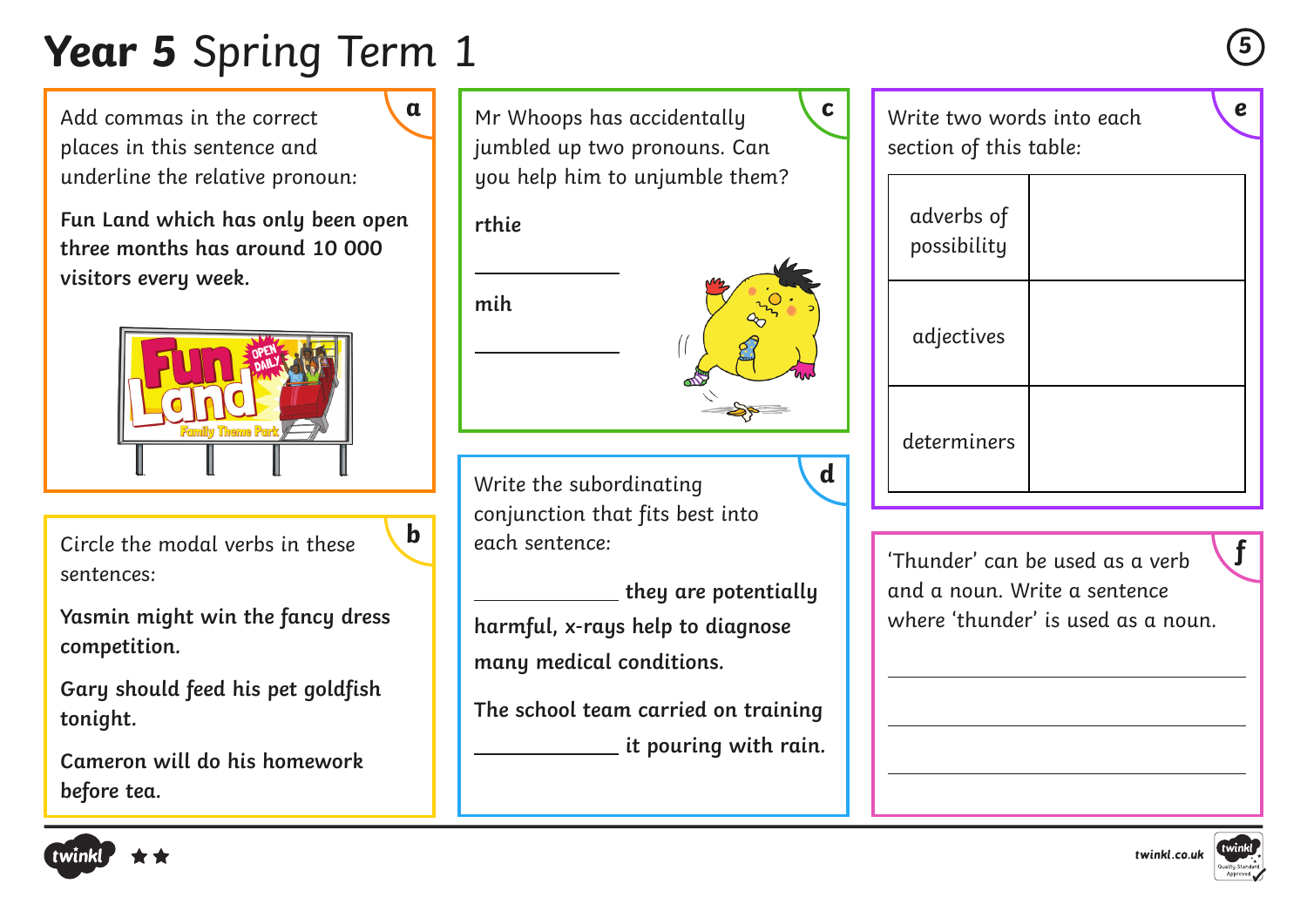## **Year 5** Spring Term 1 **Answers**

Add commas in the correct places in this sentence and underline the relative pronoun:

**Fun Land, which has only been open three months, has around 10 000 visitors every week.**



Circle the modal verbs in these sentences:

**Yasmin**(*might*) win the fancy dress **competition.**

**Gary should feed his pet goldfish tonight.**

**Cameron will do his homework before tea.** 

**a** Mr Whoops has accidentally **c** Write two words into each jumbled up two pronouns. Can you help him to unjumble them?

#### **rthie**



**d**

Write the subordinating conjunction that fits best into each sentence:

**h** Although they are potentially and the state of thunder' can be used as a verb **harmful, x-rays help to diagnose many medical conditions.** 

**The school team carried on training despite/ even though/ although it pouring with rain.** 

Write two words into each section of this table:

| adverbs of<br>possibility | <b>Accept any</b>                                                      |
|---------------------------|------------------------------------------------------------------------|
| adjectives                | two adverbs<br>of possibility,<br>adjectives and<br>determiners in the |
| determiners               | correct sections of<br>the table.                                      |

'Thunder' can be used as a verb and a noun. Write a sentence where 'thunder' is used as a noun.

**Accept any sentence with 'thunder' used as a noun, e.g. There was a loud roar of thunder during the savage storm. There was a loud roar of thunder during the savage storm.**







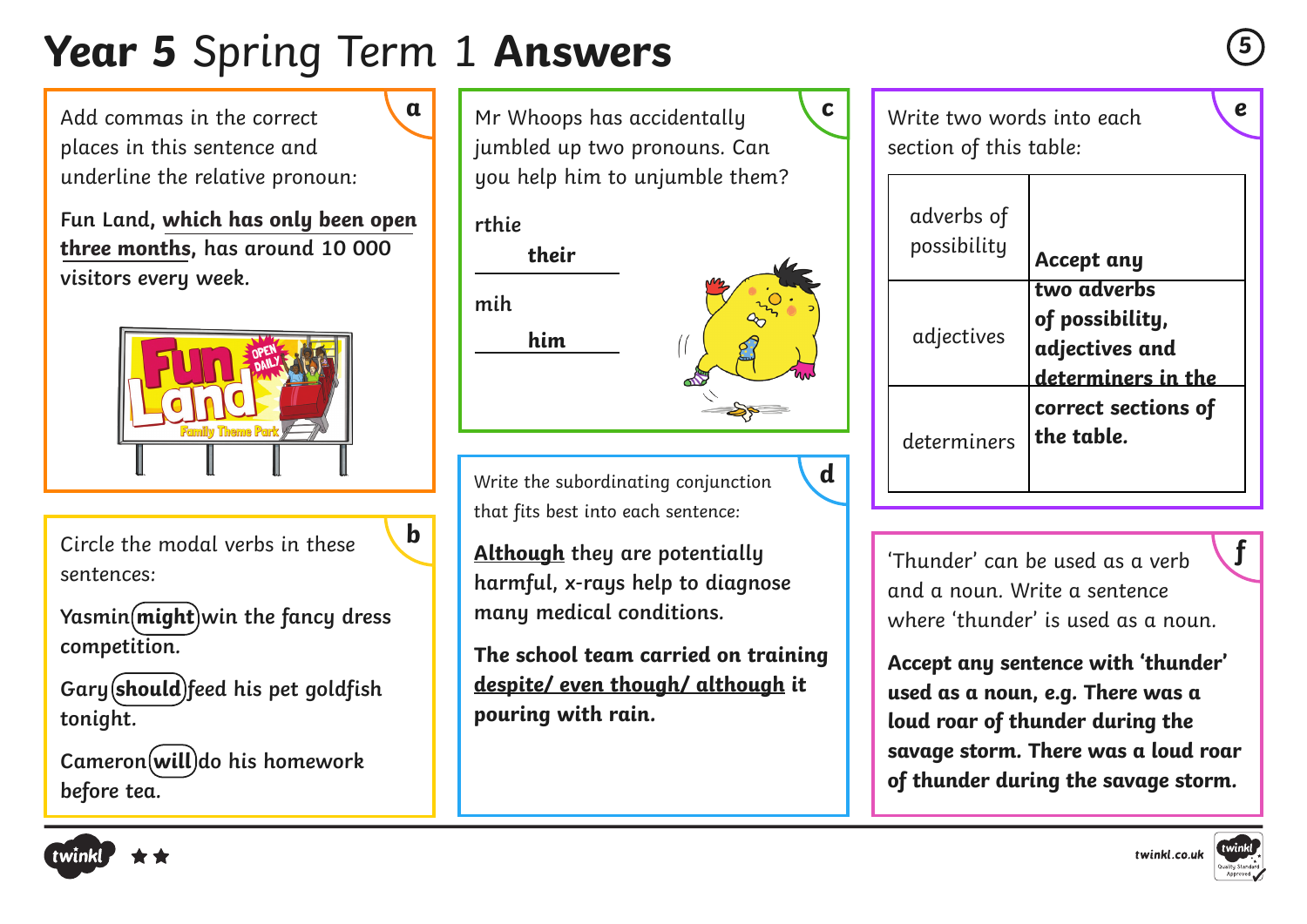### **Year 5** Spring Term 1 **<sup>5</sup>**

Add a relative clause and the appropriate punctuation to this sentence:

**Fun Land** 

**has a** has **has** 

**b**

**around 10 000 visitors every week.**

Circle the modal verbs in these sentences:

**Yasmin might win the fancy dress competition.**

**Gary should feed his pet goldfish tonight.**

**Cameron will do his homework before tea.** 

**Write another complex sentence that contains a different modal verb.**

| a           | Mr Whoops has accidentally<br>jumbled up two pronouns. Can                                                                                                                                       | $\mathbf{C}$<br>Write three words into each<br>section of this table:                                                                                                        |  |
|-------------|--------------------------------------------------------------------------------------------------------------------------------------------------------------------------------------------------|------------------------------------------------------------------------------------------------------------------------------------------------------------------------------|--|
|             | you help him to unjumble them?<br>rthie                                                                                                                                                          | adverbs of<br>possibility                                                                                                                                                    |  |
|             | mih<br>$m$ ehtlveses _____________________                                                                                                                                                       | adjectives                                                                                                                                                                   |  |
| $\mathbf b$ | $\mathbf d$<br>Write the subordinating<br>conjunction that fits best into<br>each sentence:                                                                                                      | determiners                                                                                                                                                                  |  |
| ιt          | they are potentially<br>harmful, x-rays help to diagnose<br>many medical conditions.<br>The school team carried on training<br>it pouring with rain.<br>Use 'if' in a sentence as a conjunction. | $\mathbf f$<br>'Thunder' can be used as a verb<br>and a noun. Write two sentences;<br>one where 'thunder' is used as a<br>verb and one where 'thunder' is<br>used as a noun. |  |

| adverbs of<br>possibility |  |
|---------------------------|--|
| adjectives                |  |
| determiners               |  |